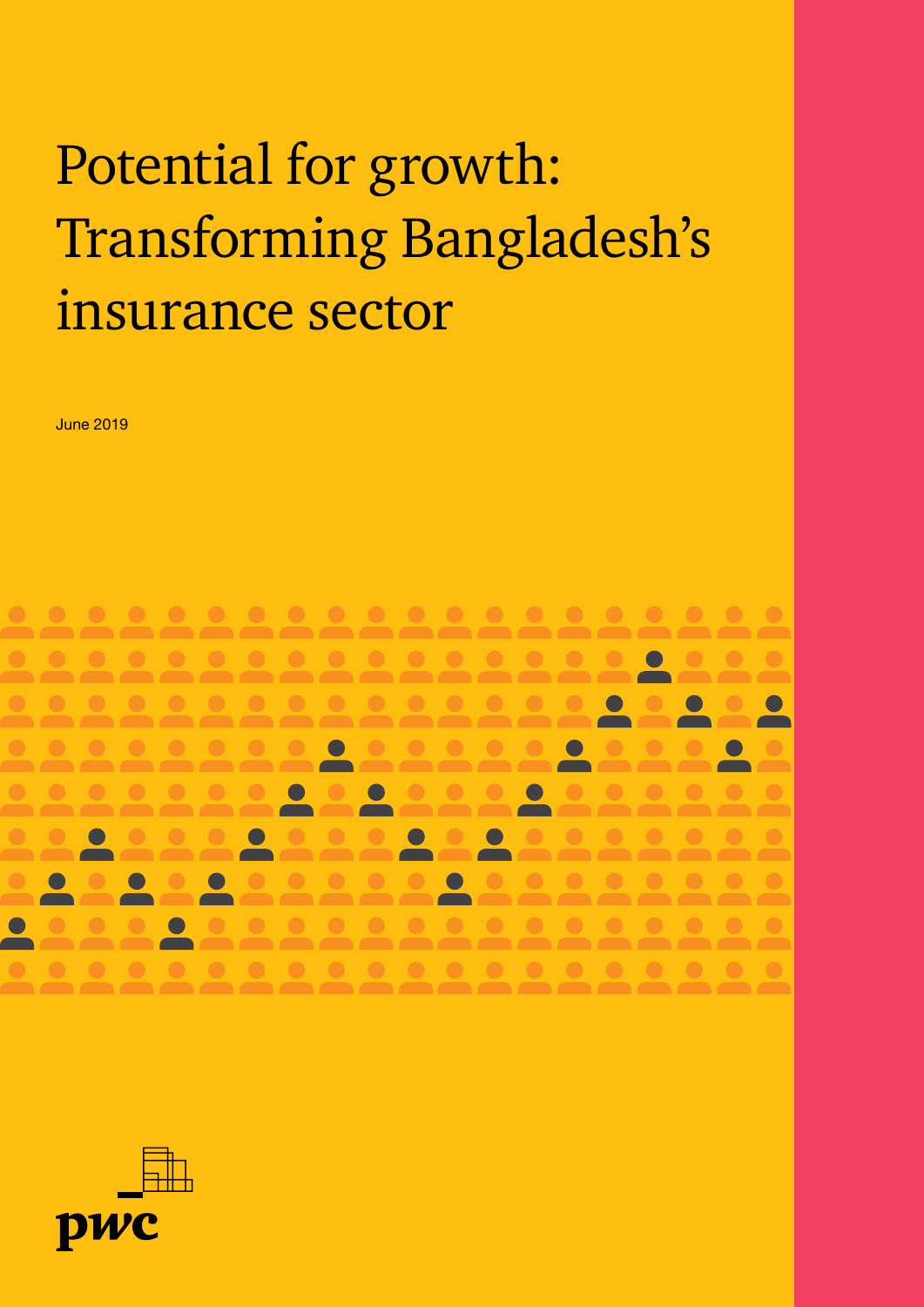# Table of contents

| 1.1. Snapshot of Bangladesh's insurance industry3             |
|---------------------------------------------------------------|
| 1.2. Benchmarking Bangladesh's insurance industry4            |
|                                                               |
|                                                               |
|                                                               |
| 3.2. Favourable indicators for insurance sector development 6 |
|                                                               |
|                                                               |
|                                                               |



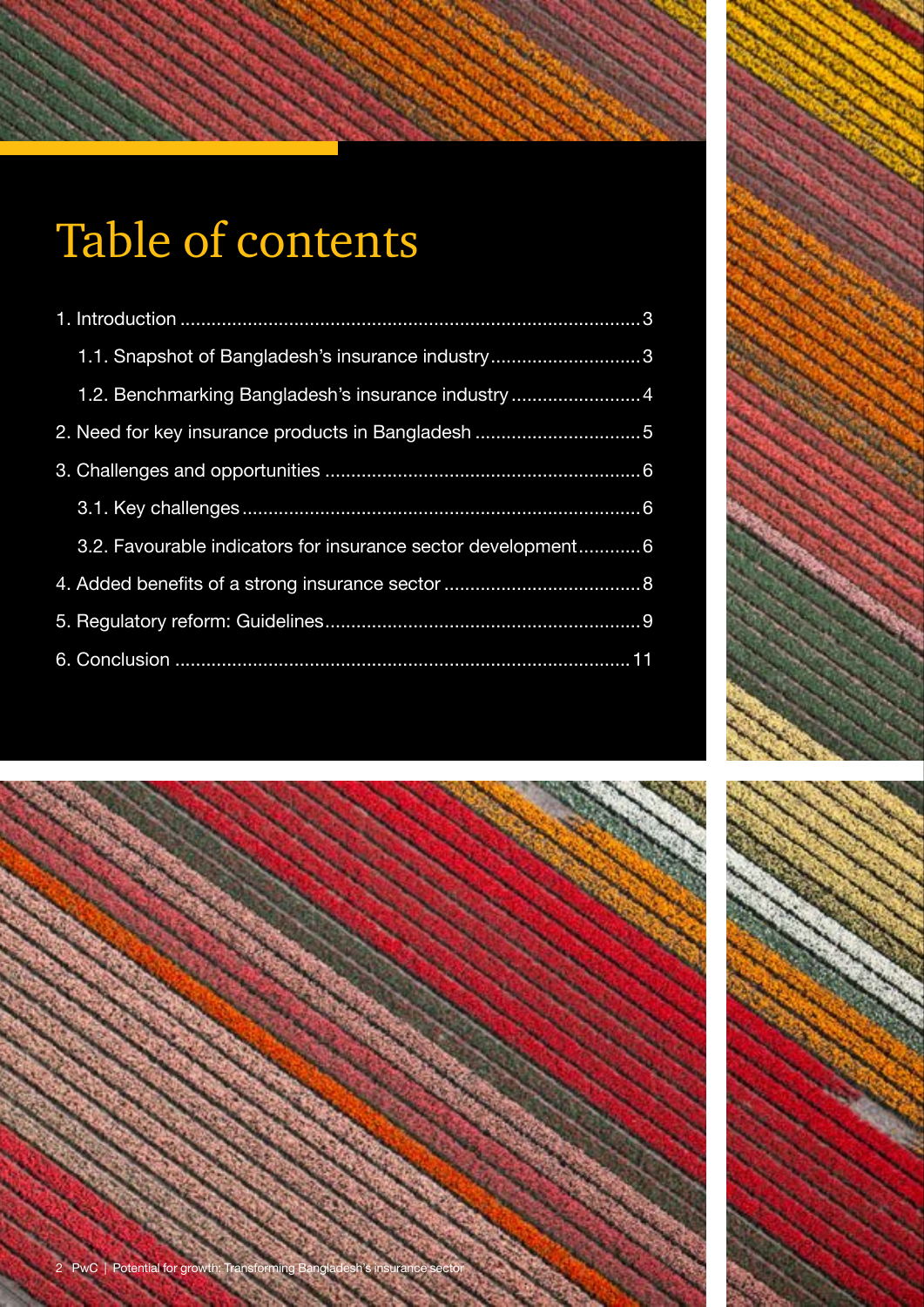## 1. Introduction

The role of insurance in managing risks in an economy cannot be overstated. At a micro level, insurance safeguards households and companies from a myriad of risks. From a macro perspective, it reduces the financial burden on a government and creates a stable environment in which businesses can thrive and succeed. While Bangladesh has taken gigantic strides on the path to economic prosperity, its insurance sector is a vital area that requires considerable attention and can benefit significantly from regulatory reforms.

### 1.1. Snapshot of Bangladesh's insurance industry

Currently, Bangladesh's insurance sector comprises 46 general insurance companies and 32 life insurance companies.' In addition, there are two state-owned insurance corporations—one in the general segment and the other in the life segment.<sup>2</sup>



Source: Bangladesh Insurance Association 2017 Annual Report

#### Figure 2: Bangladesh's life insurance sector: Product breakdown

| Life insurance products in the market |                                           |  |
|---------------------------------------|-------------------------------------------|--|
| Life insurance products               | Saving, retirement and health<br>products |  |
| Whole life insurance products         | Investment-linked<br>products             |  |
| Takaful life insurance<br>products    |                                           |  |
| Endowment life insurance<br>products  | Medical and<br>health                     |  |
| Term life insurance products          | Life annuity                              |  |
| Group life insurance products         | plan                                      |  |

Source: PwC analysis

1 Bangladesh Insurance Association (BIA) Yearbook 2016

According to a sigma report of the Swiss Re Institute, as of 2017, the gross premium volume of life insurance in Bangladesh stands at USD 974 million and that of non-life stands at USD 371 million.3 Figure 1 depicts the year-on-year growth.

Life insurance constitutes 73.5% of Bangladesh's insurance market and non-life insurance, 26.5%.<sup>4</sup>

Micro-insurance and Islamic insurance (takaful) are also a part of Bangladesh's insurance sector. In 2017, 2.20 million new life and 2.36 million and new non-life insurance policies were issued. Further, the number of active life insurance policies was 10.78 million in 2017. The assets of all insurance companies in Bangladesh stood at USD 5,810.61 million by the end of 2017, with an average growth rate of 13.83% from 2009.<sup>5</sup> Investments in both life and non-life insurance companies have grown at an average rate of 14.95% during 2009–2017, with returns increasing from 8% to 11.5% during the same period.<sup>6</sup> The life insurance sector has a competitive landscape, with market share being closely distributed among multiple players.<sup>7</sup>



<sup>2</sup> PwC analysis

<sup>3</sup> Swiss Re Institute. (2018). Sigma No. 3/2018: World insurance in 2017: solid, but mature life markets weigh on growth. Retrieved from https://www.swissre.com/ dam/jcr:a160725c-d746-4140-961b-ea0d206e9574/sigma3\_2018\_en.pdf

<sup>4</sup> Bangladesh Insurance Association 2017 Annual Report

<sup>5</sup> PwC analysis

<sup>6</sup> PwC analysis

<sup>7</sup> Insurance Information Institute Yearbook 2005 and PwC analysis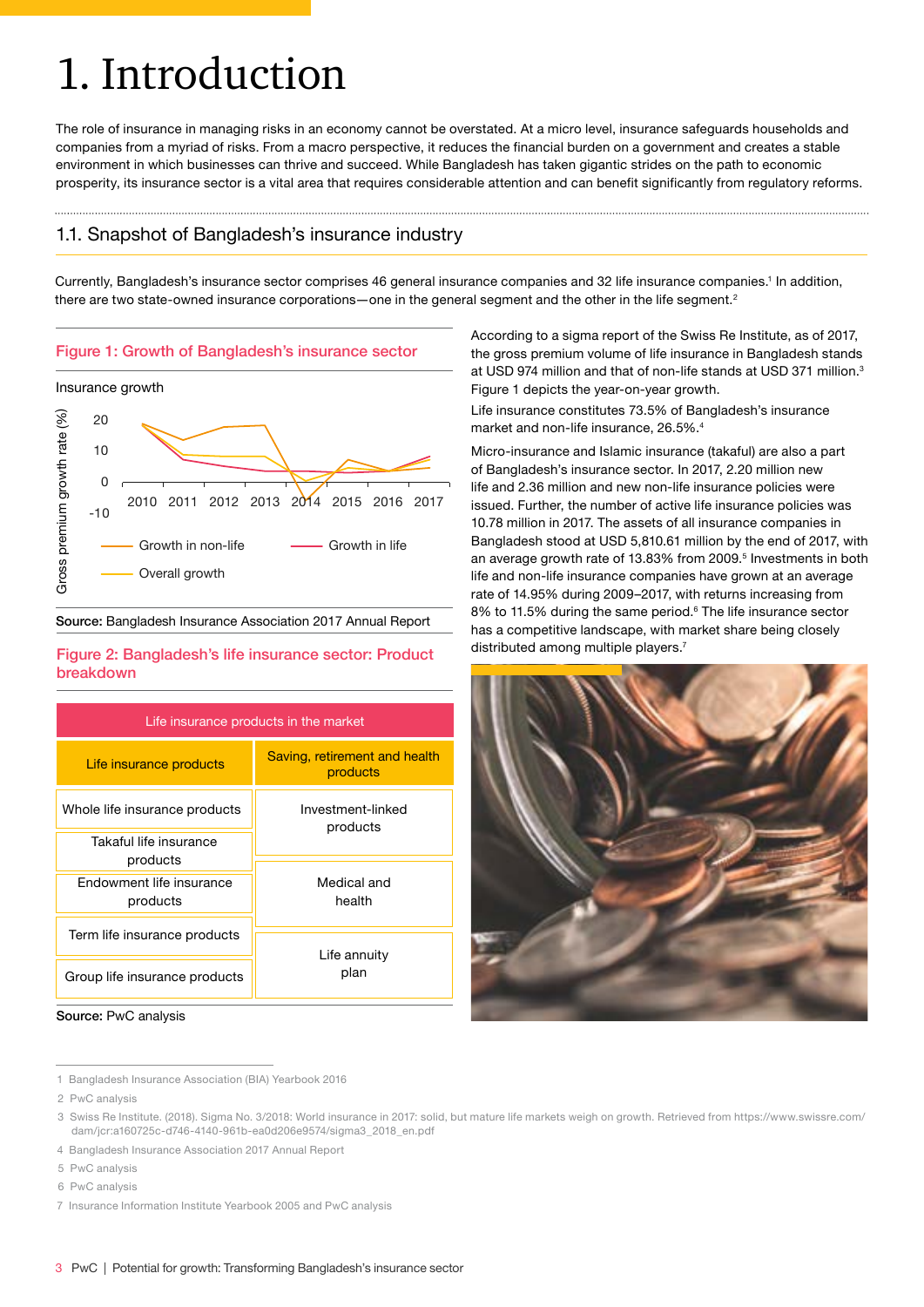

#### Figure 4: Insurance penetration: Premiums as a percentage of GDP – 2017



Source: Swiss Re Institute (2018)

Although Bangladesh's insurance sector has witnessed some growth, in comparison with other emerging nations, there is a lot of room for improvement. According to the Seventh Five Year Plan (2016–2020) of the Government of Bangladesh (GoB), a majority of the population across product segments (life and non-life) remains untapped by the insurance market.<sup>8</sup>

Overall, insurance penetration (insurance premiums as a share of GDP) in Bangladesh was 0.55% in 2017 and has mostly been on a downward trend since 2009 (see Figure 3). Figure 4 indicates that Bangladesh's life insurance penetration rate falls behind that of several other developing countries. Compared to its South Asian counterparts, Bangladesh has the lowest premium per capita. In emerging markets, the average per capita spending on insurance increased by 13% to USD 166 in 2017.<sup>9</sup> The average insurance penetration in emerging markets increased to 3.3% in 2017 (2016: 3.2%), as premium growth continued to outpace GDP growth within these economies.10 Egypt, like Bangladesh, is one of the countries featured on Goldman Sachs' Next Eleven (N-11), and has been implementing regulatory reforms. These reforms have helped Egypt strengthen its insurance sector significantly, as evidenced by the growth of its insurance density premium per capita from USD 8 in 1999 to USD 16 in 2017.11 Across the financial sector, there is low penetration of financial products and services beyond current accounts (see Figure 5). Among all financial products, savings products account for a mere 18%.12

#### Figure 5: Low penetration of savings products

Low penetration of financial products and services, beyond current accounts



Source: PwC analysis

- 8 World Bank data. Retrieved from http://documents.worldbank. org/curated/en/358301468220173696/pdf/PIDISDS-APR-Print -P156823-05-27-2016-1464347172276.pdf
- 9 Swiss Re Institute. (2018). Sigma No. 3/2018: World insurance in 2017: solid, but mature life markets weigh on growth. Retrieved from https://www.swissre. com/dam/jcr:a160725c-d746-4140-961b-ea0d206e9574/sigma3\_2018\_en.pdf 10 Ibid.

11 Oxford Business Group. (2016). The Report: Egypt 2016. Egypt's insurance sector overcomes external obstacles. Retrieved from https://www. oxfordbusinessgroup.com/overview/strong-recovery-sector-has-overcomesignificant-external-obstacles

12 PwC analysis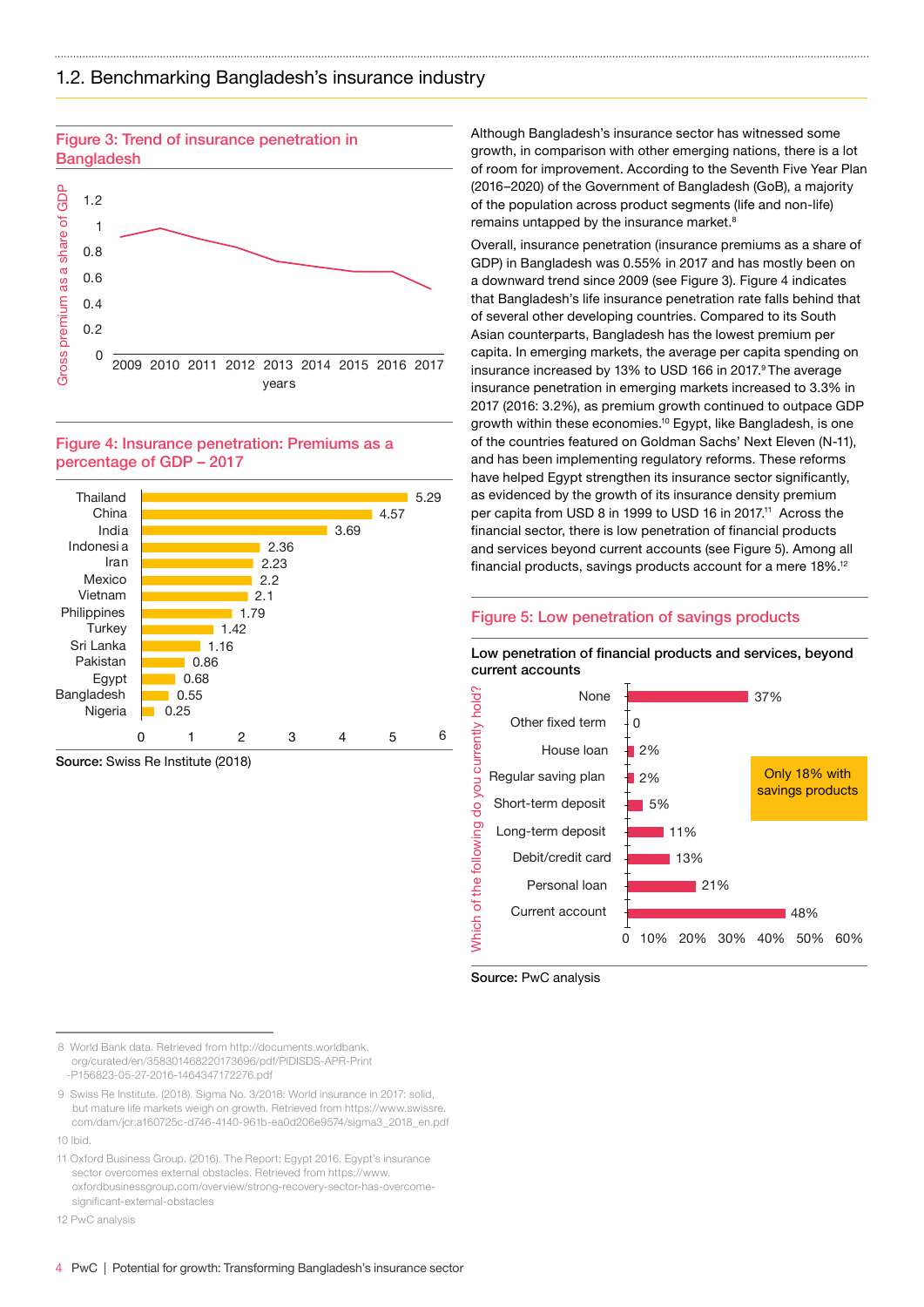## 2. Need for key insurance products in Bangladesh

### 2.1. Agricultural sector

The sector accounts for more than a third of all employment in Bangladesh and is an integral part of the country's economy.13 Bangladesh suffers from agricultural production 'shocks' every five years, leading to a drop of up to 50% in crop income for rural households.<sup>14</sup> This is one of the leading causes of poverty among many small- and medium-scale farmers. Moreover, there are very few providers of agricultural insurance products. Dedicated efforts to increase the penetration of different insurance products by private and state-owned companies, facilitated by conducive regulations, can help farmers transfer some of these risks and reduce their extreme income volatility.

Bangladesh is one of the Asian countries that is highly exposed to climate change calamities, including sea-level rise, saline intrusion, cyclones, storm surges, floods, extreme heat and droughts.15 Bangladesh's exposure to such risks of natural calamities has had significant adverse consequences for its economy. For example, Cyclone Sidr accounted for 20% of the Government's expenditure in 2007. Reinsurance products would have played a vital role in reducing the financial stress on the Government budget. For instance, during the 2011 floods which resulted in losses worth USD 30 billion, reinsurance reduced 40% of the financial stress on Thailand's Government budget and decreased recovery time.<sup>16</sup>

### 2.2. Health sector

Health insurance is another crucial area that needs development. Health insurance is virtually non-existent in Bangladesh's public and private sectors. Bangladesh's expenditure on health is only 2.64% of its GDP―the lowest in South Asia.17 Close to 9% of households make huge healthcare payments, and 7% have to finance their healthcare costs by selling their assets.18 People in rural areas are especially vulnerable to falling into the poverty trap. Pension schemes are mostly seen in the Government sector and most of the elderly population relies on family support for sustenance. As Bangladesh develops and life expectancy rises, its elderly population will increase proportionately. The population over 60 years of age in Bangladesh has been projected to increase from about 9.8 million (6.5% of total population) in 2017 18.1 million (10% of total population) by 2026 and 44.1 million (20.2% of total population) by 2051.<sup>19</sup> The insurance sector can play a vital role in reducing the burden on the overall spending on healthcare and contribute positively towards increasing the livelihood of the general public of the nation.

### Case study: Weather index-based crop insurance

In March 2014, Sadharan Bima (Insurance) Corporation of Bangladesh introduced pilot weather index-based crop insurance with financial support from the Asian Development Bank (ADB). Crop insurance is designed to protect farmers from natural calamities such as floods, drought and hail. It provides famers compensation in the event of certain climatic conditions—for instance, when the level of rainfall increases above or falls to a predetermined level. A total of 6,772 marginal farmers signed up for this insurance, exceeding the target of 6,000.

Source: The Daily Star. Retrieved from https:// www.thedailystar.net/business/crop-insurancehelping-farmers-weather-storm-1386964



#### 18 Ibid.

<sup>13</sup> World Bank data. Retrieved from https://data.worldbank.org/indicator/sl.agr.empl.zs

<sup>14</sup> PwC analysis

<sup>15</sup> Antonich, B. (9 May 2019). Adaptation finance update: Most vulnerable nations are among least likely recipients. Retrieved from https://sdg.iisd.org/news/adaptationfinance-update-most-vulnerable-nations-are-among-least-likely-recipients/

<sup>16</sup> Gale, E.L., & Saunders, M.A. (2013). The 2011 Thailand flood: climate causes and return periods. Royal Meteorological Society. Retrieved from https://rmets. onlinelibrary.wiley.com/doi/pdf/10.1002/wea.2133

<sup>17</sup> Joarder, T., Chaudhury, T. Z., and Mannan, I. (2019). Universal health coverage in Bangladesh: Activities, challenges, and suggestions. Advances in Public Health Volume 19. Retrieved from https://www.hindawi.com/journals/aph/2019/4954095/

<sup>19</sup> Dulal, G. M. (n.d.). Income security for older persons in South Asia: Bangladesh perspective. UNESCAP. Retrieved from https://www.unescap.org/sites/default/files/ Bangladesh%20Perspective\_Dulal.pdf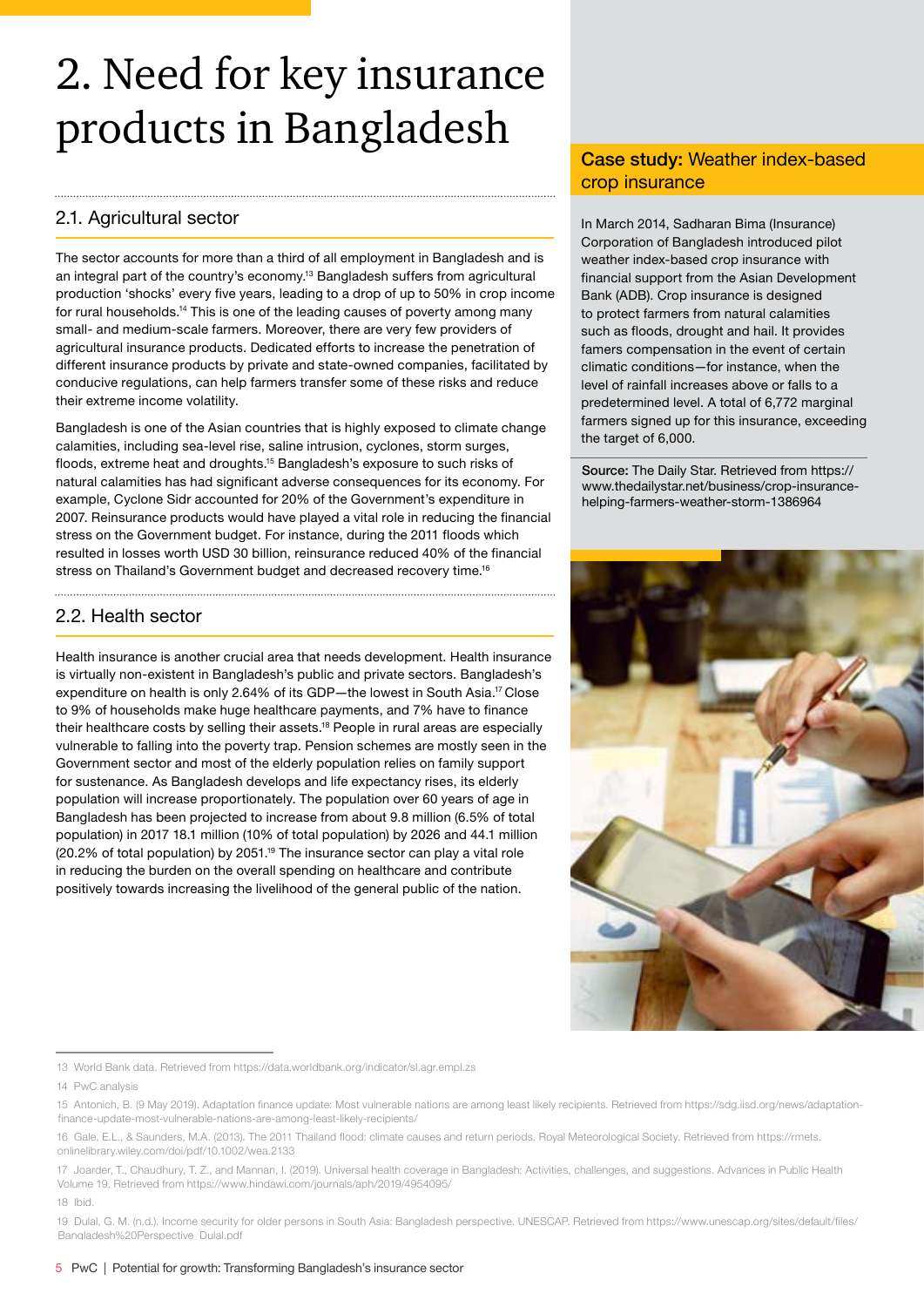## 3. Challenges and opportunities

### 3.1. Key challenges

Various challenges underlie the limited growth of Bangladesh's insurance sector. For one, the relationship between customers and insurance companies is marked by lack of trust. According to a recent study by PwC, a majority of Bangladeshi people do not trust insurance agents, and there is limited awareness regarding life insurance products.<sup>20</sup> Claim settlement-related problems also undermine the customer-insurer relationship, and the process of settling claims can be arduous and long. Secondly, Bangladesh lacks potential employees with adequate skills and knowledge to provide insurance services of the highest standard. In particular, employees holding advanced degrees in relevant fields are needed. From a macroeconomic perspective, Bangladesh suffers due to uneven income distribution where a majority of

the people are poor and do not have the disposable income to afford insurance. This hinders the growth of the country's overall insurance penetration rate.

Moreover, the country's technological capacities need major advancement. Globally, the insurance sector has been undergoing digitisation and platforms are being created to optimise customer service and streamline processes. In contrast, in Bangladesh, there is limited utilisation of modern technology and processes. Insurance companies do not have access to accurate and up-to-date demographic statistics for actuarial computations. Lastly, the regulatory environment in Bangladesh leaves much to be desired.

#### 3.2. Favourable indicators for insurance sector development

Bangladesh sustained an impressive annual GDP growth rate of 7.86% in FY2017-18 according to the Bangladesh Bureau of Statistics (BBS).<sup>21</sup> Bangladesh's GDP growth rate has been increasing steadily for the last five years.<sup>22</sup> Strong consumption and public investment, recovery of readymade garments (RMG) exports and high remittance growth were the main propellers of economic growth, bolstering the rise in income per capita and growth of the middle-class population.23

Macroeconomic trends indicate potential growth in the country's insurance sector, especially given Asia's unprecedented growth. The region is set to represent a large share of overall life insurance premiums between 2016 and 2025, rising from 11.6% to 21.7% (see Figure 6).<sup>24</sup>

Bangladesh is poised to capture some of this growth. The country's economic growth has been on an upward trend, which bodes well for the insurance sector (see Figure 7).





Source: PwC analysis

#### Figure 6: Emerging Asia is projected to capture much of the growth in life insurance premiums



Source: Munich Re (May 2016)

- 20 PwC analysis
- 21 Rashid, M. (28 April 2019). Transforming our insurance sector. Dhaka Tribune. Retrieved from https://www.dhakatribune.com/bangladesh/development/2018/09/18/ bangladesh-hits-record-7-86-gdp-growth
- 22 LankaBangla Asset Management. (2019). 2019 Bangladesh Economic Prospects.
- 23 IMF. (2017). Report for selected country groups and subjects (PPP valuation of country GDP).
- 24 Munich Re. (May 2016). Insurance market outlook 2016-17. Retrieved from https://www.munichre.com/site/corporate/get/params\_E1754367884\_ Dattachment/1189728/Insurance-Market-Outlook-2016-2017\_en.pdf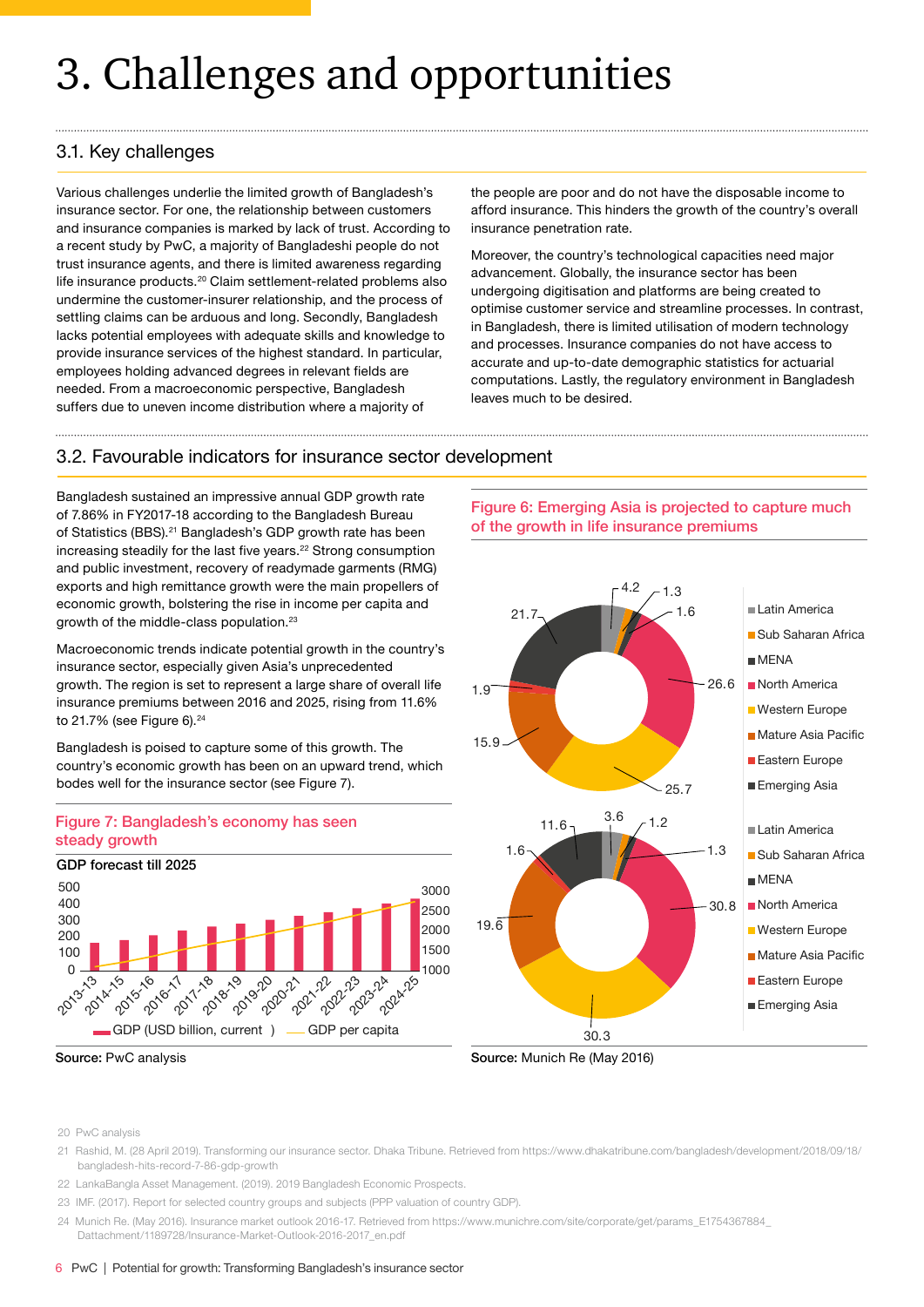In the next decade, Bangladesh will continue to witness the rise of the middle and wealthy class in major cities.<sup>25</sup> This could easily translate into a higher demand for insurance products as individuals and companies become increasingly risk aware. As shown in Figure 8, insurance penetration in Bangladesh is expected to grow at 7.04% and be worth approximately USD 2.2 billion (in terms of insurance premiums) by the year 2020.

The life insurance sector is projected to grow by 6.45% and be worth around USD 1.64 billion (in terms of premiums) in 2020 (Figure 9). As the country becomes increasingly industrialised, the demand for non-life insurance, such as fire, accident and property as well as workers' compensation insurance, is likely to experience substantial growth in demand.

Figure 8: Bangladesh's insurance sector is projected to grow by 7.04% by 2020 (in terms of premiums)



Figure 9: Growth forecast for the life insurance sector



Source: BMI and PwC analysis

### Bancassurance opportunity

Bancassurance (a partnership between an insurance company and a bank where the bank sells insurance products) presents specific growth opportunities in Bangladesh's insurance sector and can result in mutual benefits for banks, insurers, customers and regulators. Banks usually have the preexisting technological and human resources to provide the best customer services. Thus, it is likely to be more convenient for customers to, for instance, pay premiums and repay cash loans backed by life insurance policies from their banks' ATMs. Customers could also benefit from more customised product suites, including overdraft insurance, depositors' insurance and loan-bundled insurance. Further, decreased costs of insurance for insurers are likely to lower premium rates, making insurance more accessible to customers. Insurers may develop new financial products in collaboration with their bank partners. In Bangladesh, it has been found that customers tend to trust banks more than they trust insurance agents. (Source: PwC analysis)

On the regulatory side, financial institutions that diversify their product range may reduce systematic risk. In addition, insurers can access the various distribution channels of banks and widen their market reach without having to create a network of agents from scratch. Partnerships with banks could also boost insurers' solvency levels. Selling a range of financial services to customers can be in the best interests of banks since diversification into insurance products would give them a stable source of income. Banks can also reduce their risk-based capital needs for the same level of revenue. Another added benefit is that bundled insurance can help minimise the impact of non-performing assets (NPAs). As such, bancassurance can prove to be one of the fastest ways to raise Bangladesh's insurance penetration rate.

25 Rashid, M. (28 April 2019). Transforming our insurance sector. Dhaka Tribune. Retrieved from https://www. dhakatribune.com/opinion/op-ed/2019/04/28/transformingour-insurance-sector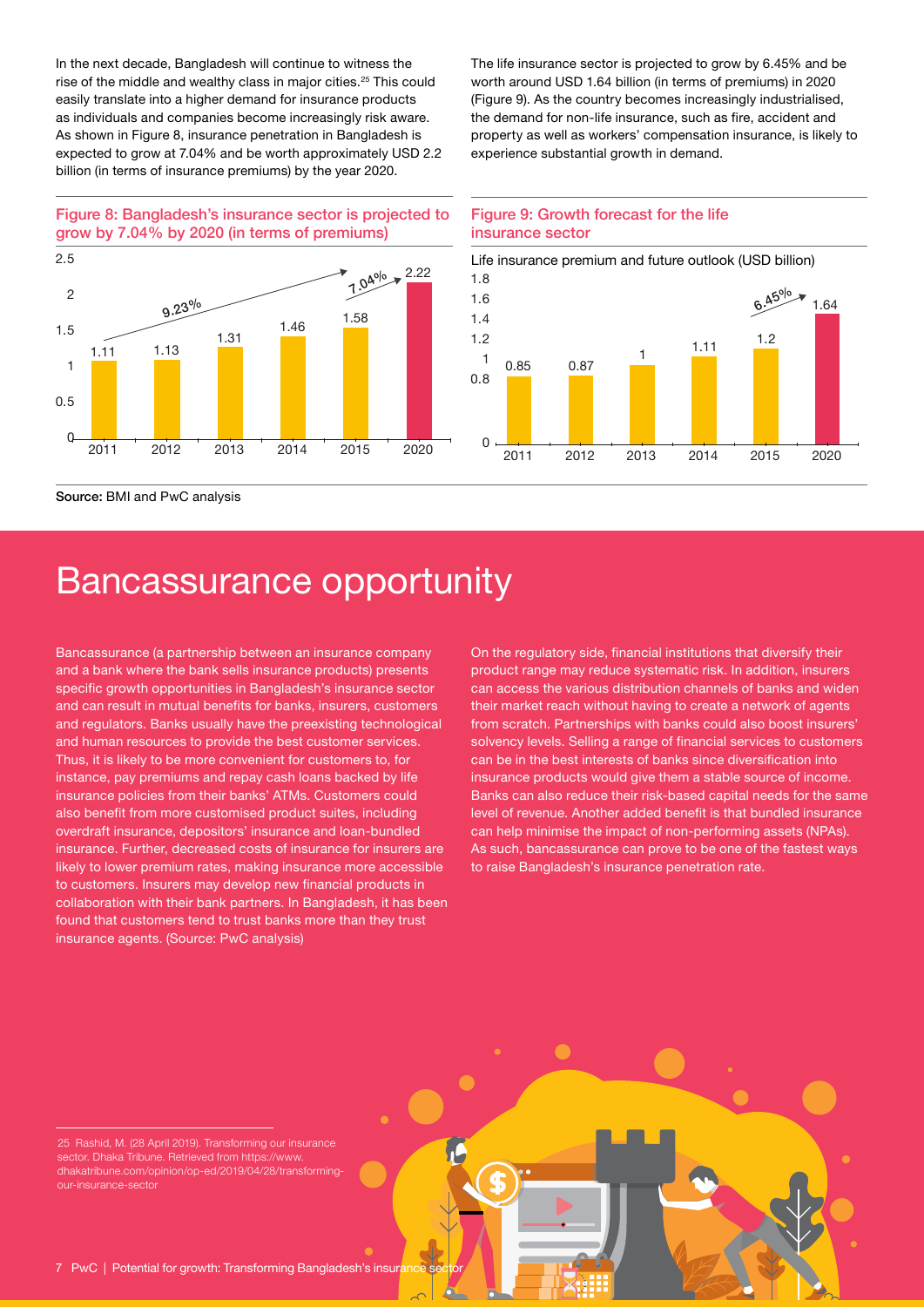## 4. Added benefits of a strong insurance sector

An increase in the penetration rate can create widespread benefits for the economy. It is estimated that a 1% increase in Bangladesh's insurance penetration rate can reduce uninsured losses and markedly contribute to its GDP growth (see Figure 10).<sup>26</sup>

Fundamental macroeconomic indicators such as GDP growth, unemployment and foreign direct investment (FDI) could be strengthened by a robust insurance sector, which can promote growth by providing guaranteed access to liquidity via insurance coverage. The capital market can greatly benefit if increased savings are channelled into various financial savings instruments, including insurance. A flourishing capital market, in turn, could contribute significantly to Bangladesh's growth. A resilient insurance sector can help to curb unemployment as well. If adequate training and education are available, young graduates will be able to find various career opportunities in the insurance sector.

#### Figure 11: Mature reinsurance markets can increase FDI



Source: Rashid, M. (28 April 2019)



#### Figure 10: What a 1% rise in insurance penetration can mean for an economy



#### Source: Rashid, M. (28 April 2019)

FDI—yet another central concern for a developing country—can also be boosted by regulatory reform relating to solvency and risk management. In such an environment, financial stability, enabled by a strong insurance sector, should increase investors' confidence and attract substantial international investment.

The insurance sector can contribute towards Bangladesh's economy by funding infrastructure. Infrastructure development requires long-term investments and insurance companies tend to make such investments. This synergy is leveraged by other countries, which make it mandatory for pension funds to allocate a part of their funds to infrastructure investments. Currently, in Bangladesh, infrastructure projects are funded by borrowing from the public and other measures. As Bangladesh's economy expands, so will its need to fund infrastructure projects, and other means of funding will reduce the financial burden on public funds.

Perhaps the most important contribution of a well-developed insurance sector is positive social impact and increased livelihood, especially for a country like Bangladesh, which is beleaguered by poverty. A deeper product portfolio such as micro-insurance, index insurance, health and life coverage, and pension and unemployment coverage would prevent many people from falling into the poverty trap. This is particularly relevant for women who have low levels of income and high average life expectancy, and are consequently at a high risk of destitution in their old age.<sup>27</sup> With the growth of middle-class income groups, consumer insurance is also likely to play a significant role in shaping the nature of products and services offered by the insurance industry.

<sup>26</sup> Rashid, M. (28 April 2019). Transforming our insurance sector. Dhaka Tribune. Retrieved from https://www.dhakatribune.com/opinion/op-ed/2019/04/28/ transforming-our-insurance-sector

<sup>27</sup> PwC analysis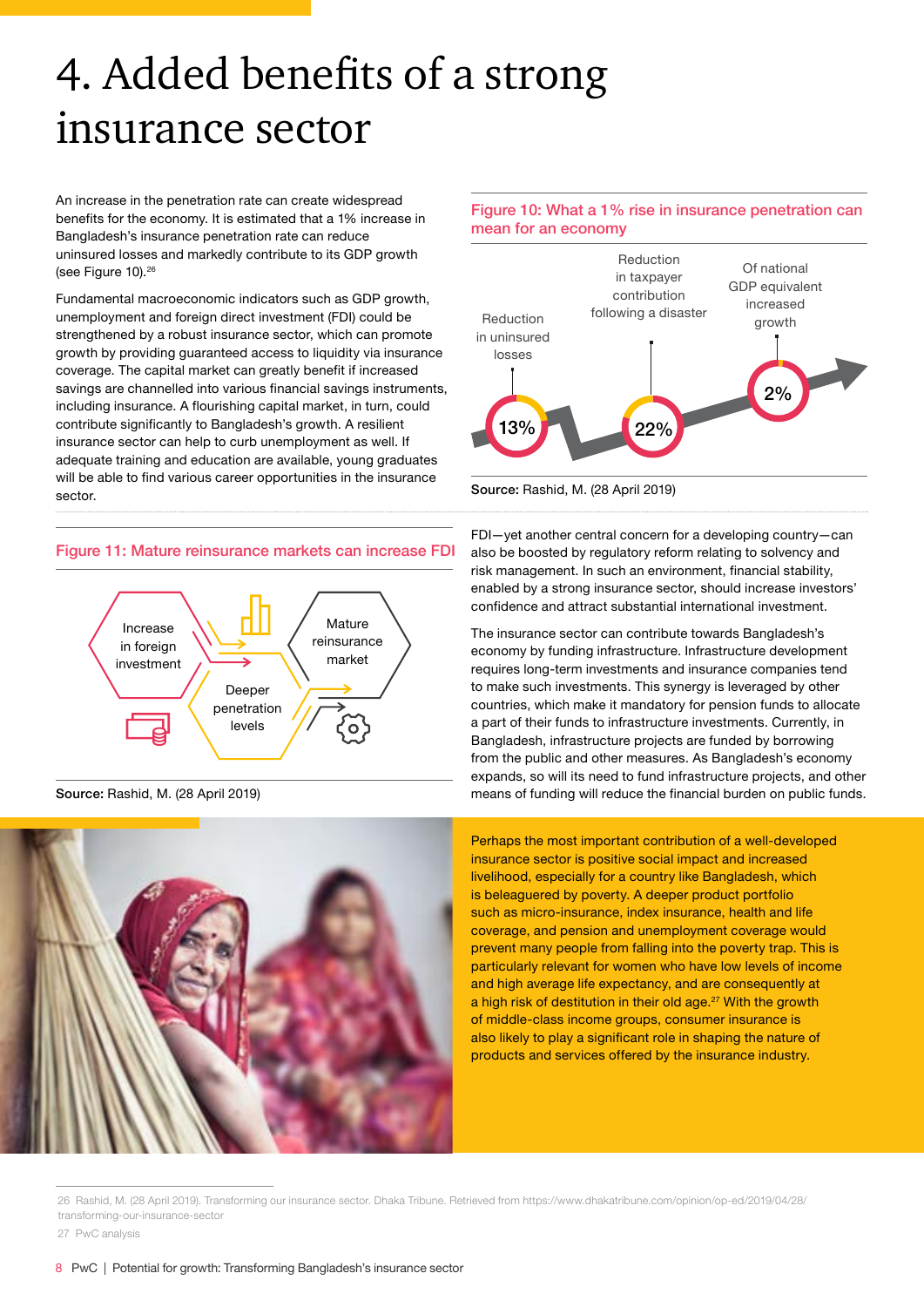## 5. Regulatory reform: Guidelines

Regulatory reform must have some principal aims and should restrict the sale of unfair and mispriced policies to consumers. This is especially important because insurance, by its nature, is a complex product, whereby vulnerable consumers can be persuaded to opt for complicated benefit structures, causing consumer hazard within the insurance sector.28 Regulators should also ensure that insurance is accessible to consumers from all economic strata and that product offerings are not restricted to only profitable consumers. Regulations should also account for

insolvency-related risk and ensure there is a satisfactory level of capital reserves to protect customers in scenarios where they cannot collect claims when necessary. Stipulation of risk-based capital requirements such as Solvency II in the EU or principlebased capital requirements such as those in the US are also regulatory paths that may be considered. The Insurance Core Principles (ICPs) provide a globally accepted framework for the supervision of the insurance sector.

| 26 ICPs <sup>29</sup>                                               |                                                                                                                                                                                                                                                                           |
|---------------------------------------------------------------------|---------------------------------------------------------------------------------------------------------------------------------------------------------------------------------------------------------------------------------------------------------------------------|
| ICP 1: Objectives, powers and<br>responsibilities of the supervisor | The authority (or authorities) responsible for insurance supervision and the objectives of<br>insurance supervision are clearly defined.                                                                                                                                  |
| ICP 2: The supervisor                                               | The supervisor, in the exercise of its functions and powers, is operationally independent,<br>accountable and transparent, protects confidential information, has appropriate legal<br>protection, has adequate resources, meets high professional standards.             |
| ICP 3: Information exchange and<br>confidentiality requirements     | The supervisor exchanges information with other relevant supervisors and authorities subject<br>to confidentiality, purpose and use requirements.                                                                                                                         |
| <b>ICP 4: Licensing</b>                                             | A legal entity which intends to engage in insurance activities must be licensed before it can<br>operate within a jurisdiction. The requirements and procedures for licensing must be clear,<br>objective and public, and be consistently applied.                        |
| ICP 5: Suitability of persons                                       | The supervisor requires Board Members, Senior Management, Key Persons in Control<br>Functions and Significant Owners of an insurer to be and remain suitable to fulfil their<br>respective roles.                                                                         |
| ICP 6: Changes in control and portfolio<br>transfers                | Supervisory approval is required for proposals to acquire significant ownership or an interest<br>in an insurer that results in that person (legal or natural), directly or indirectly, alone or with an<br>associate, exercising control over the insurer.               |
| ICP 7: Corporate governance                                         | The supervisor requires insurers to establish and implement a corporate governance<br>framework which provides for sound and prudent management and oversight of the insurer's<br>business and adequately recognises and protects the interests of policyholders.         |
| ICP 8: Risk management and internal<br>controls                     | The supervisor requires an insurer to have, as part of its overall corporate governance<br>framework, effective systems of risk management and internal controls, including effective<br>functions for risk management, compliance, actuarial matters and internal audit. |
| ICP 9: Supervisory review and reporting                             | The supervisor takes a risk-based approach to supervision that uses both off-site monitoring<br>and on-site inspections to examine the business of each insurer.                                                                                                          |
| <b>ICP 10: Preventive and corrective</b><br>measures                | The supervisor takes preventive and corrective measures that are timely, suitable and<br>necessary to achieve the objectives of insurance supervision.                                                                                                                    |
| <b>ICP 11: Enforcement</b>                                          | The supervisor enforces corrective action and, where needed, imposes sanctions based on<br>clear and objective criteria that are publicly disclosed.                                                                                                                      |
| <b>ICP 12:</b> Winding-up and exit from the<br>market               | The legislation defines a range of options for the exit of insurance legal entities from the<br>market.                                                                                                                                                                   |
| <b>ICP 13: Reinsurance and other forms</b><br>of risk transfer      | The supervisor sets standards for the use of reinsurance and other forms of risk transfer,<br>ensuring that insurers adequately control and transparently report their risk transfer programs.                                                                            |
| <b>ICP 14: Valuation</b>                                            | The supervisor establishes requirements for the valuation of assets and liabilities for solvency<br>purposes.                                                                                                                                                             |

<sup>28</sup> PwC analysis

<sup>29</sup> IAIS. (November 2018). All adopted ICPs. Retrieved from https://www.iaisweb.org/page/supervisory-material/insurance-core-principles//file/77910/all-adopted-icpsupdated-november-2018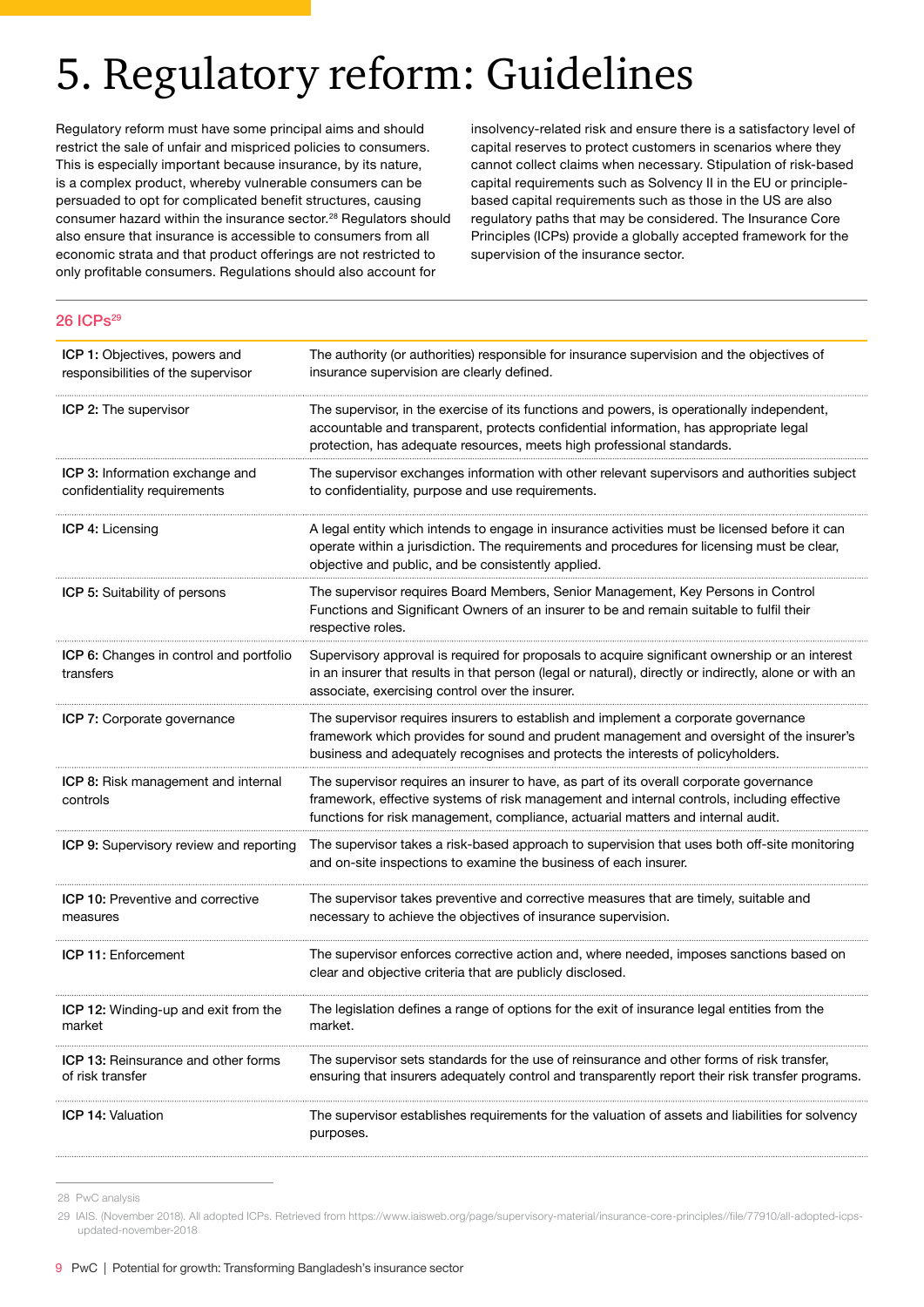| ICP 15: Investment                                                        | The supervisor establishes requirements for solvency purposes on the investment activities of<br>insurers in order to address the risks faced by insurers.                                                                                                      |
|---------------------------------------------------------------------------|-----------------------------------------------------------------------------------------------------------------------------------------------------------------------------------------------------------------------------------------------------------------|
| ICP 16: Enterprise risk management<br>for solvency purposes               | The supervisor establishes enterprise risk management requirements for solvency purposes<br>that require insurers to address all relevant and material risks.                                                                                                   |
| <b>ICP 17: Capital adequacy</b>                                           | The supervisor establishes capital adequacy requirements for solvency purposes so that<br>insurers can absorb significant unforeseen losses and to provide for degrees of supervisory<br>intervention.                                                          |
| ICP 18: Intermediaries                                                    | The supervisor sets and enforces requirements for the conduct of insurance intermediaries,<br>to ensure that they conduct business in a professional and transparent manner.                                                                                    |
| <b>ICP 19: Conduct of business</b>                                        | The supervisor sets requirements for the conduct of the business of insurance to ensure<br>customers are treated fairly, both before a contract is entered into and through to the point at<br>which all obligations under a contract have been satisfied.      |
| <b>ICP 20: Public disclosure</b>                                          | The supervisor requires insurers to disclose relevant, comprehensive and adequate<br>information on a timely basis in order to give policyholders and market participants a clear<br>view of their business activities, performance and financial position.     |
| ICP 21: Countering fraud in insurance                                     | The supervisor requires that insurers and intermediaries take effective measures to deter,<br>prevent, detect, report and remedy fraud in insurance.                                                                                                            |
| ICP 22: Anti-money laundering and<br>combating the financing of terrorism | The supervisor requires insurers and intermediaries to take effective measures to combat<br>money laundering and the financing of terrorism. In addition, the supervisor takes effective<br>measures to combat money laundering and the financing of terrorism. |
| ICP 23: Group-wide supervision                                            | The group-wide supervisor, in cooperation and coordination with other involved supervisors,<br>identifies the insurance group and determines the scope of group supervision.                                                                                    |
| ICP 24: Macroprudential surveillance<br>and insurance supervision         | The supervisor identifies, monitors and analyses market and financial developments and<br>other environmental factors that may impact insurers and insurance markets and uses this<br>information in the supervision of individual insurers.                    |
| ICP 25: Supervisory cooperation and<br>coordination                       | The supervisor cooperates and coordinates with other relevant supervisors and authorities<br>subject to confidentiality requirements.                                                                                                                           |
| ICP 26: Cross-border cooperation and<br>coordination on crisis management | The supervisor cooperates and coordinates with other relevant supervisors and authorities<br>such that a cross-border crisis involving a specific insurer can be managed effectively.                                                                           |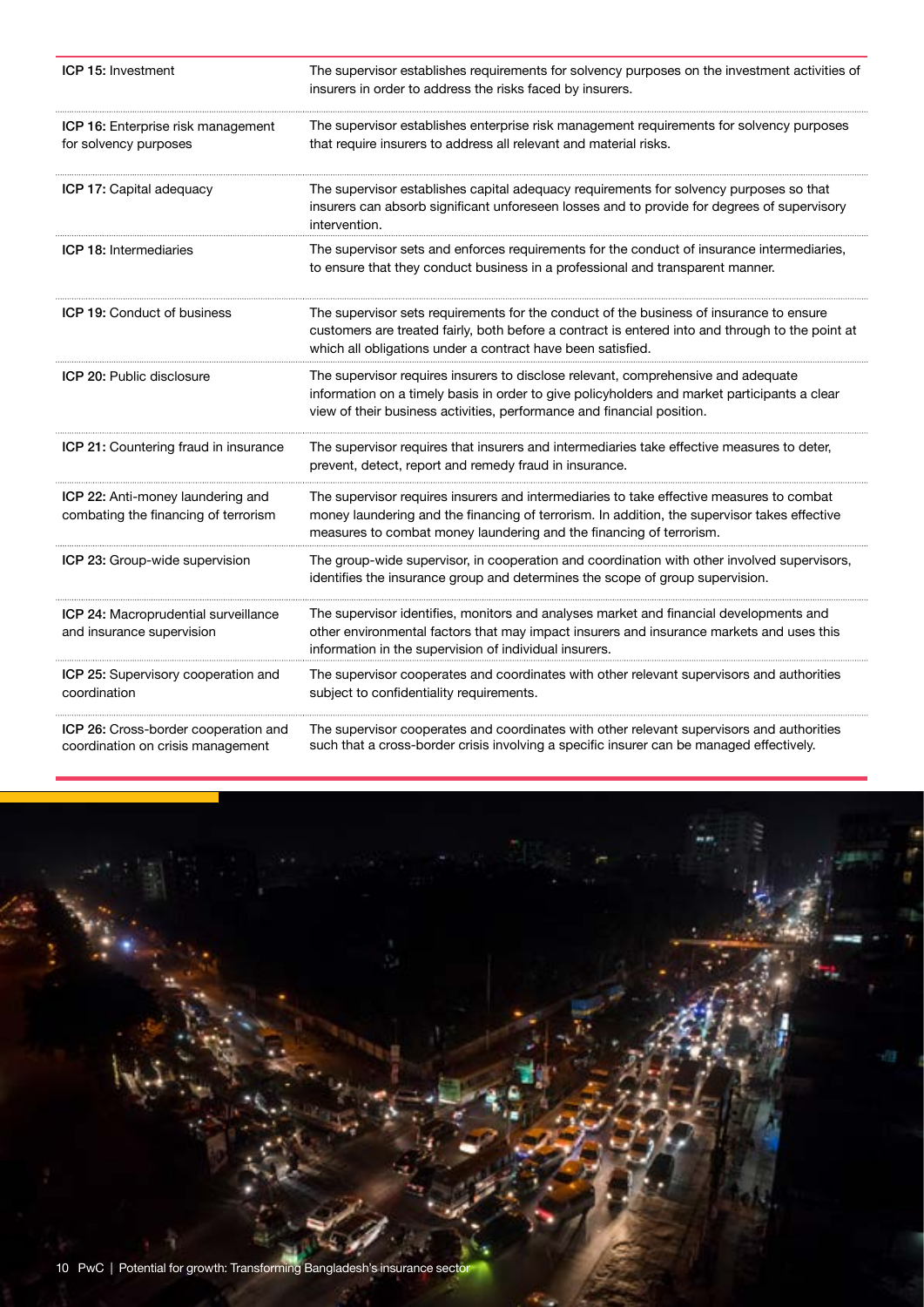### 6. Conclusion

Despite various challenges, Bangladesh's insurance sector has tremendous potential for growth, especially given the country's favourable macroeconomic picture. Regulatory reforms and the introduction of bancassurance, health, expatriate, agriculture, education, coastal, and public pension insurance products along with deep distribution channels can catalyse growth in the insurance sector.

Regulations that focus on reducing the risk of insolvency can help build trust in the market at a global level, which in turn will increase the flow of funds into the economy. With adequate capital requirements in place, insurance companies will serve as a safeguard for investments in infrastructure bonds, thereby boosting infrastructure development.

Strong regulations can also help strengthen the reinsurance market, which will ease the financial burden on the government arising from catastrophic events, thus directly contributing towards development opportunities for the country. Further, well-defined regulations can drive competition, enabling companies to provide the best solutions and offer more options to customers. Regulatory frameworks, ideally framed with reference to international standards and principles, will go a long way towards creating a resilient insurance sector.

A resilient insurance sector can, in turn, have far-reaching economic, commercial and social benefits for Bangladesh. Thriving against odds, it could also, in the long run, encourage entrepreneurship and innovation while facilitating risk transfer.













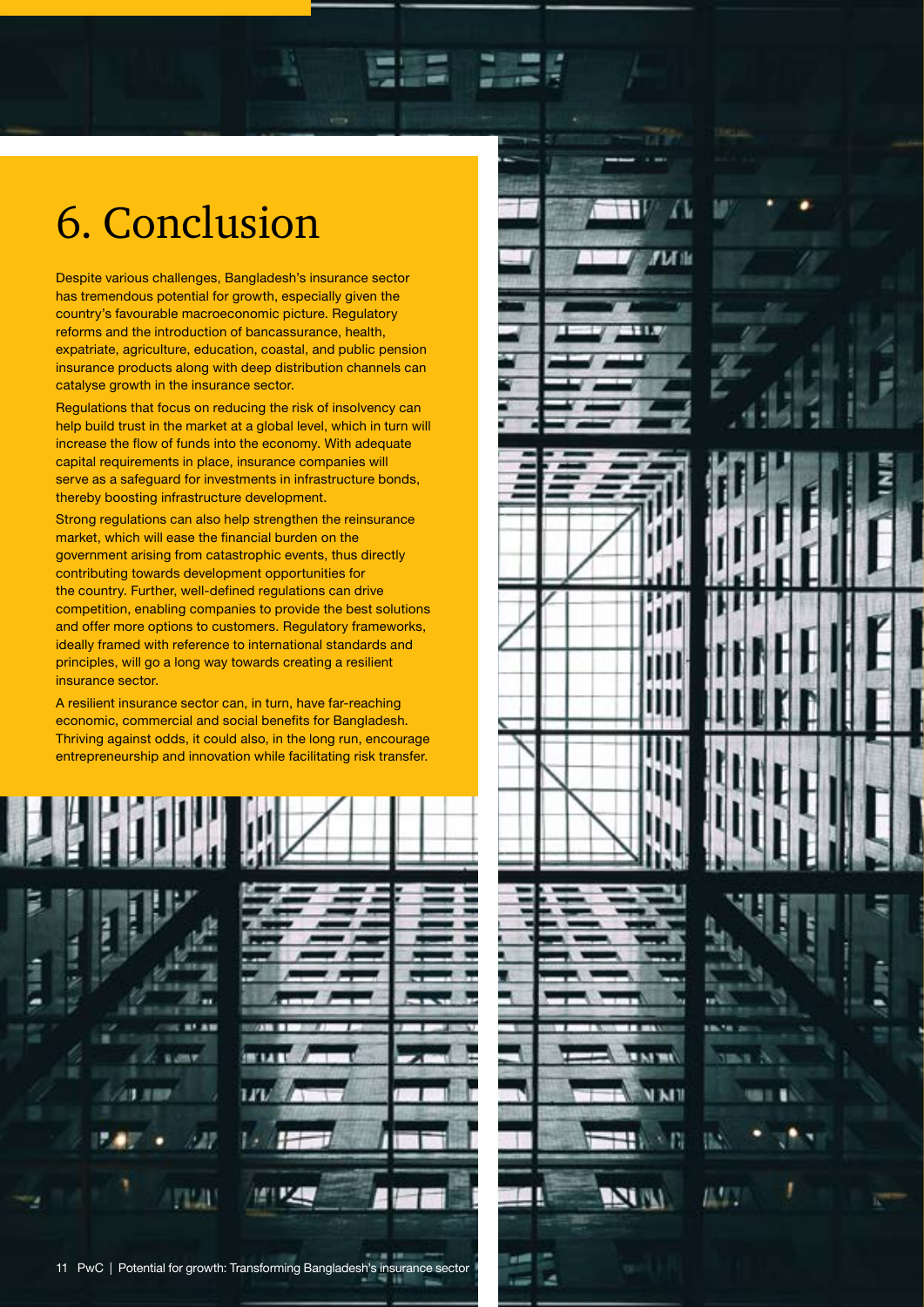## **Notes**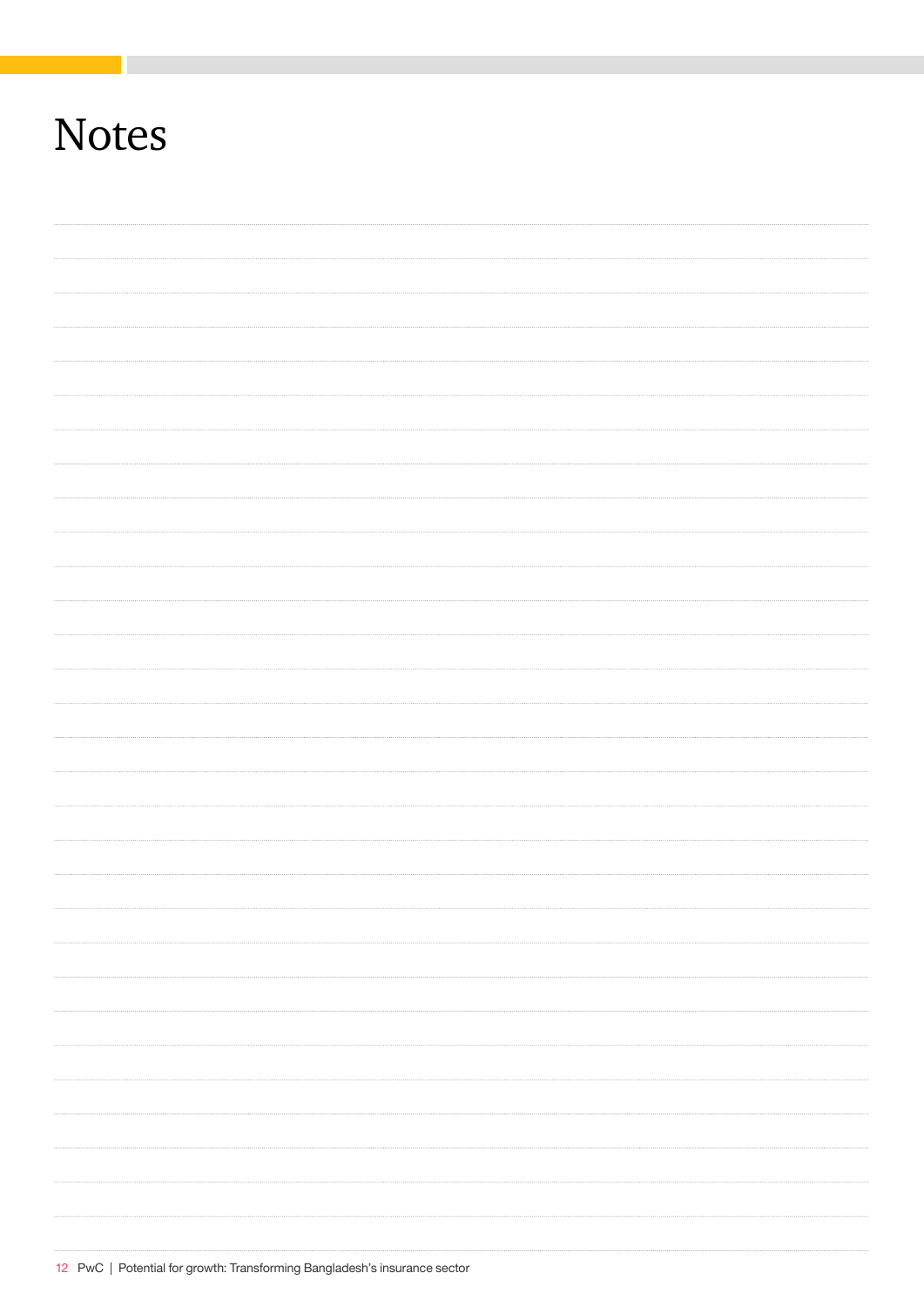## **Notes**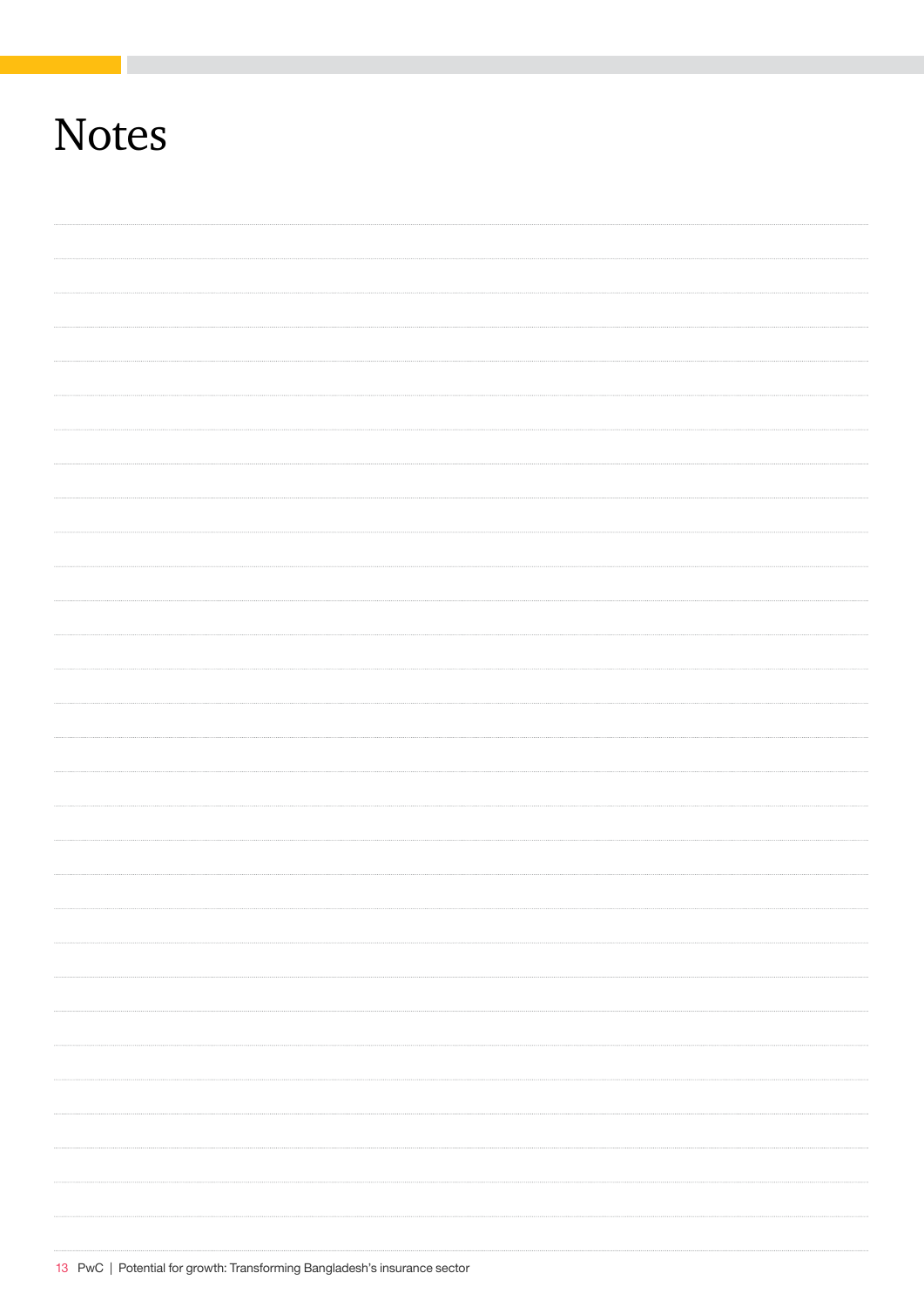## **Notes**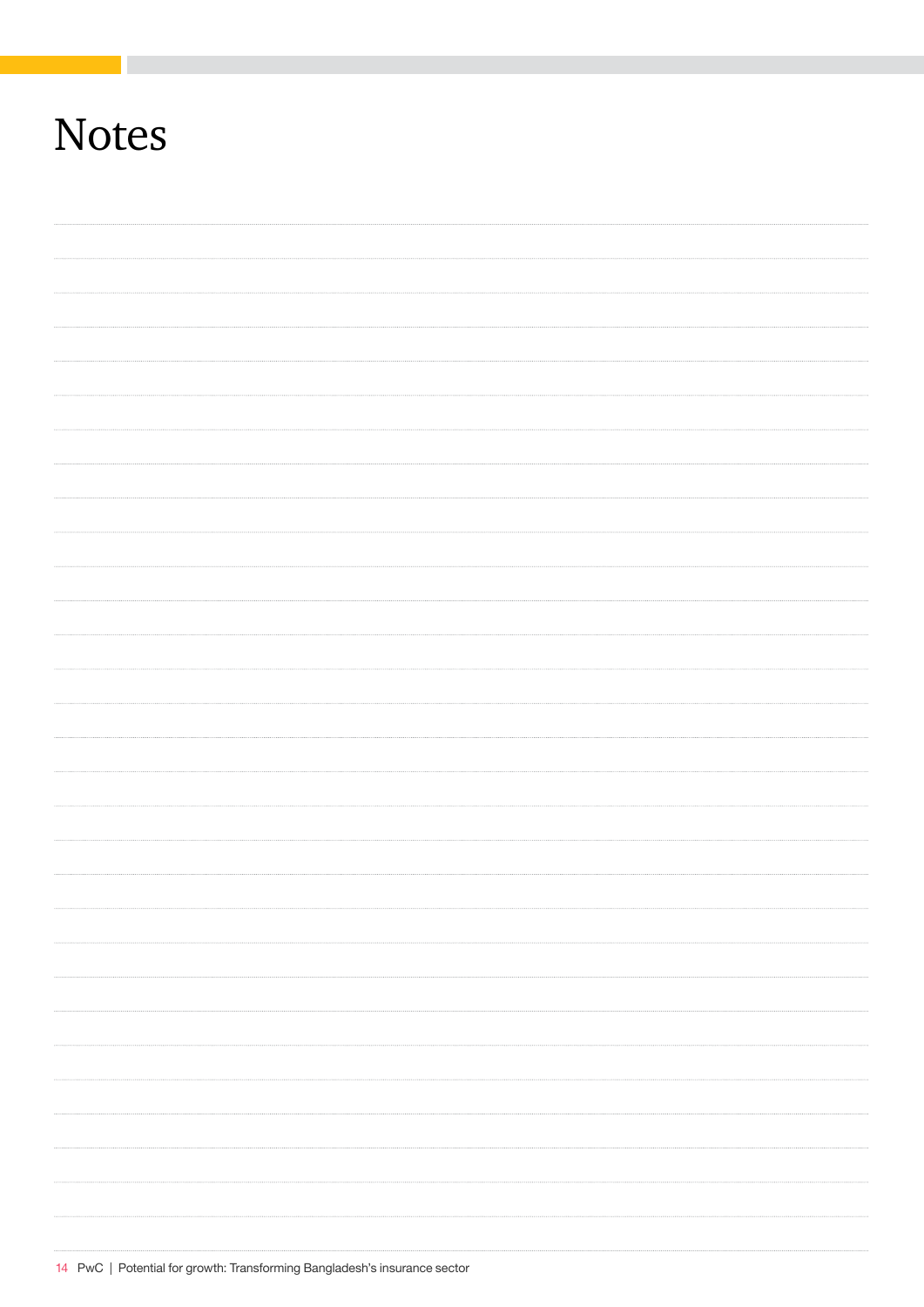### About PwC

At PwC, our purpose is to build trust in society and solve important problems. We're a network of firms in 158 countries with over 250,000 people who are committed to delivering quality in assurance, advisory and tax services. Find out more and tell us what matters to you by visiting us at www.pwc.com.

In Bangladesh, PwC office is in Dhaka. For more information about PwC Bangladesh's service offerings, visit www.pwc.com/bd

PwC refers to the PwC network and/or one or more of its member firms, each of which is a separate legal entity. Please see www.pwc.com/structure for further details.

© 2019 PwC. All rights reserved

### Contact us

#### Bangladesh **India India**

#### Mamun Rashid

Managing Partner, PwC Bangladesh Email: mamun.rashid@pwc.com

#### Salman Afsar

Markets, PwC Bangladesh Email: salman.afsar.alam@pwc.com

### Our office:

PwC Bangladesh 11th Floor, Laila Tower 8 Gulshan Avenue, Gulshan 1 Dhaka - 1212, Bangladesh

 $15$  PwC  $\sim$  PwC  $\sim$  PwC  $\sim$  Transformation Bangladesh insurance sector sector sector sector sector sector sector

#### Joydeep K Roy

Partner and Leader, Insurance and Allied Businesses PwC India Email: joydeep.k.roy@pwc.com

外部

### Acknowledgements

We would like to thank the esteemed officials from the Insurance Development and Regulatory Authority Bangladesh and the Bangladesh Insurance Academy for sharing their valuable insights.

#### We thank the following people for their contribution to the report:

| Bangladesh team     | India team           |
|---------------------|----------------------|
| Anika Zaman Bushra  | Vishnupriya Sengupta |
| Omar Faruk          | Dion D'Souza         |
| Sadeq Zaman         | Saigeeta Bhargava    |
| Sarah Samrana Kamal | Shipra Gupta         |
|                     |                      |